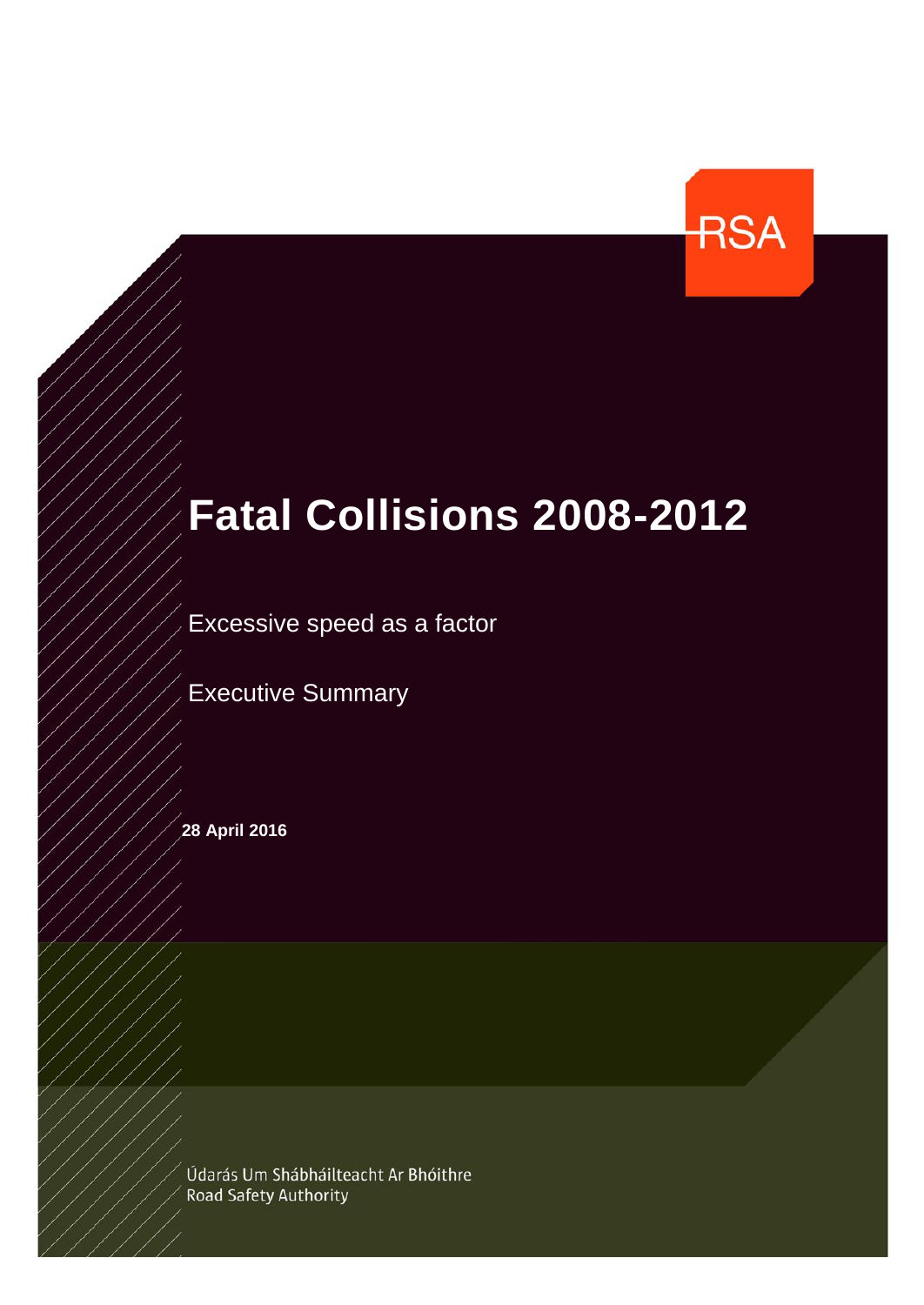### **Executive Summary**

### **Background to Report**

Over the time period 2008 to 2012, 983 fatal collisions occurred on Irish roads claiming the lives of 1,077 people. This report examines 867 of the fatal collisions which occurred during this time period specifically focusing on the vehicle and associated behavioural factors which may have contributed to the collision.

The road collision database in Ireland is created using a form called a C(T)68 forwarded to the Road Safety Authority (RSA) from An Garda Síochána. The information provided in this form is based on preliminary information collected at the scene of a collision and does not constitute the findings of the final investigation. The RSA issues reports regularly using the data contained in this database as the best available representation of fatal and injury collisions.

However, this report is based on an analysis of the completed Garda investigation file where the full circumstances of the collisions are available. Access was granted by An Garda Síochána to the completed Investigation File produced for each collision. The file contains two main reports:

- 1. An Garda Síochána Investigation Report
- 2. Forensic Collision Investigation Report (FCI)

The RSA collected the data in the Garda National Traffic Bureau. This report provides an analysis of the data by collision, by vehicle and by contributory factor. Therefore, the figures and totals will change depending on the category.

### **Excessive Speed as Contributory Factor in Collisions Analysed**

Of the 867 collisions analysed, 274 (**32%**) were cited as having *excessive speed* for the road and conditions as a contributory factor to the collision. This may not have been the sole cause of the collision but contributed in either full or part to the final outcome. Of this number **19%** cited excessive speed as the sole contributory factor. Therefore, for the purpose of gaining a better insight into the use of excessive speed on our roads, 274 collisions were analysed where there was clear identification of excessive speed on its own or in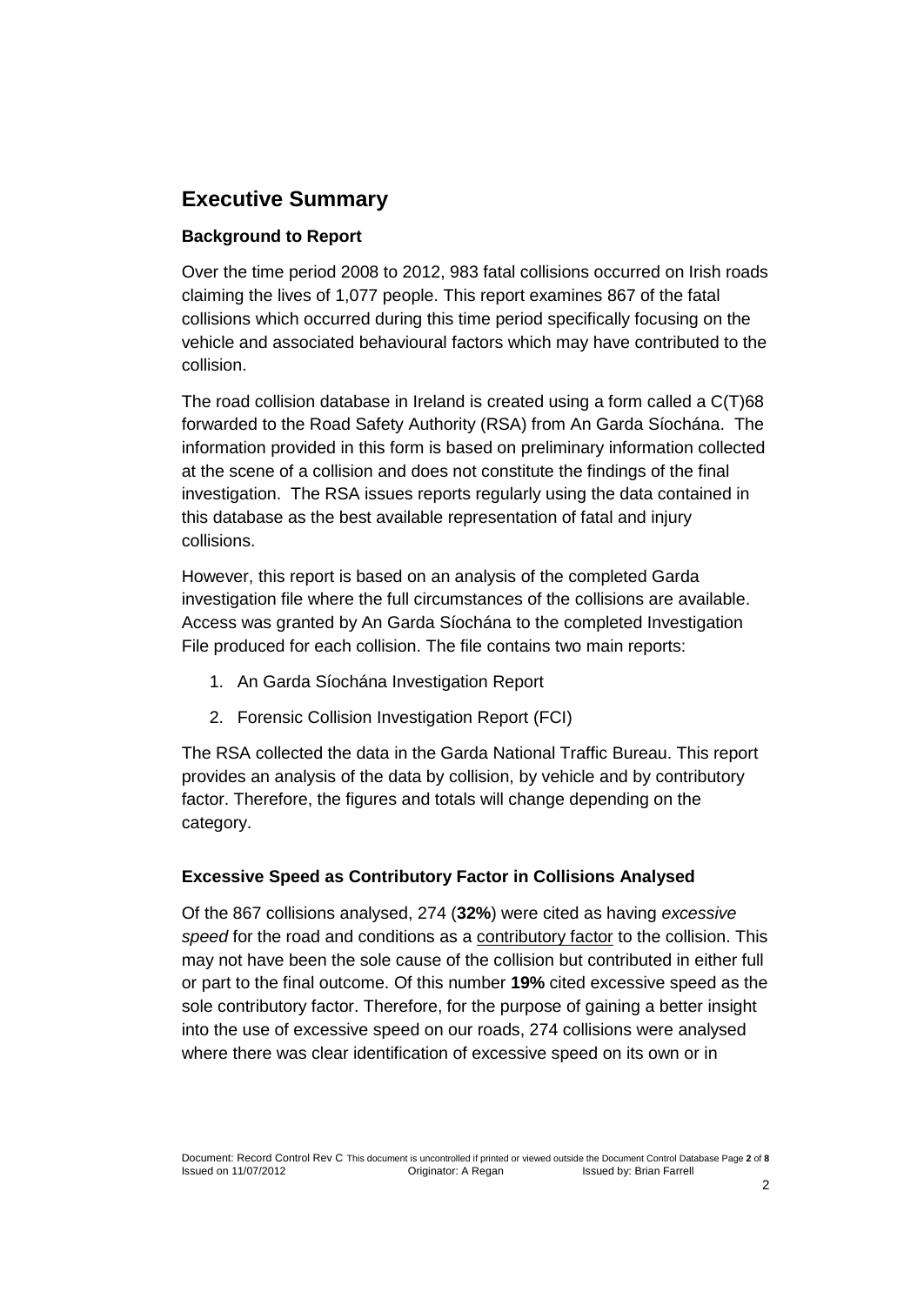combination with other poor road use behaviours. In this report, when discussing the 274 collisions, the term **speed always refers to Excessive Speed.**

### **Number of People Killed or Injured in Speed Related Collisions**

- In total, 322 people died as a result of a collision where excessive speed was cited as a main contributory factor. Of these, 207 were drivers (including motorcyclists), 100 passengers, 2 cyclists and 13 pedestrians were also killed (Table 28).
- In total 74 people were seriously injured and 120 suffered minor injury. While excessive speed was a contributory factor, this may not have been the sole cause of the collision but it did contribute in full or part in combination with other factors such as alcohol, fatigue, vehicle factors etc.
- However, in the 52 collisions where excessive speed was the sole factor indicated, 54 people were killed (48 drivers, 5 passengers and 1 pedestrian). A further nine people were seriously injured (4 drivers, 5 passengers).

### **Number of People Killed or Injured in Collisions where Speed was a Factor**

|                     | <b>Fatal</b> | <b>Serious</b>               | <b>Minor</b>             |  |
|---------------------|--------------|------------------------------|--------------------------|--|
| <b>Driver</b>       | 158          | 25                           | 61                       |  |
| <b>Motorcyclist</b> | 49           | 4                            |                          |  |
| <b>Passenger</b>    | 100          | 45                           | 59                       |  |
| <b>Cyclist</b>      | 2            | -                            | $\overline{\phantom{0}}$ |  |
| <b>Pedestrian</b>   | 13           | $\qquad \qquad \blacksquare$ | -                        |  |
| <b>TOTAL</b>        | 322          | 74                           | 120                      |  |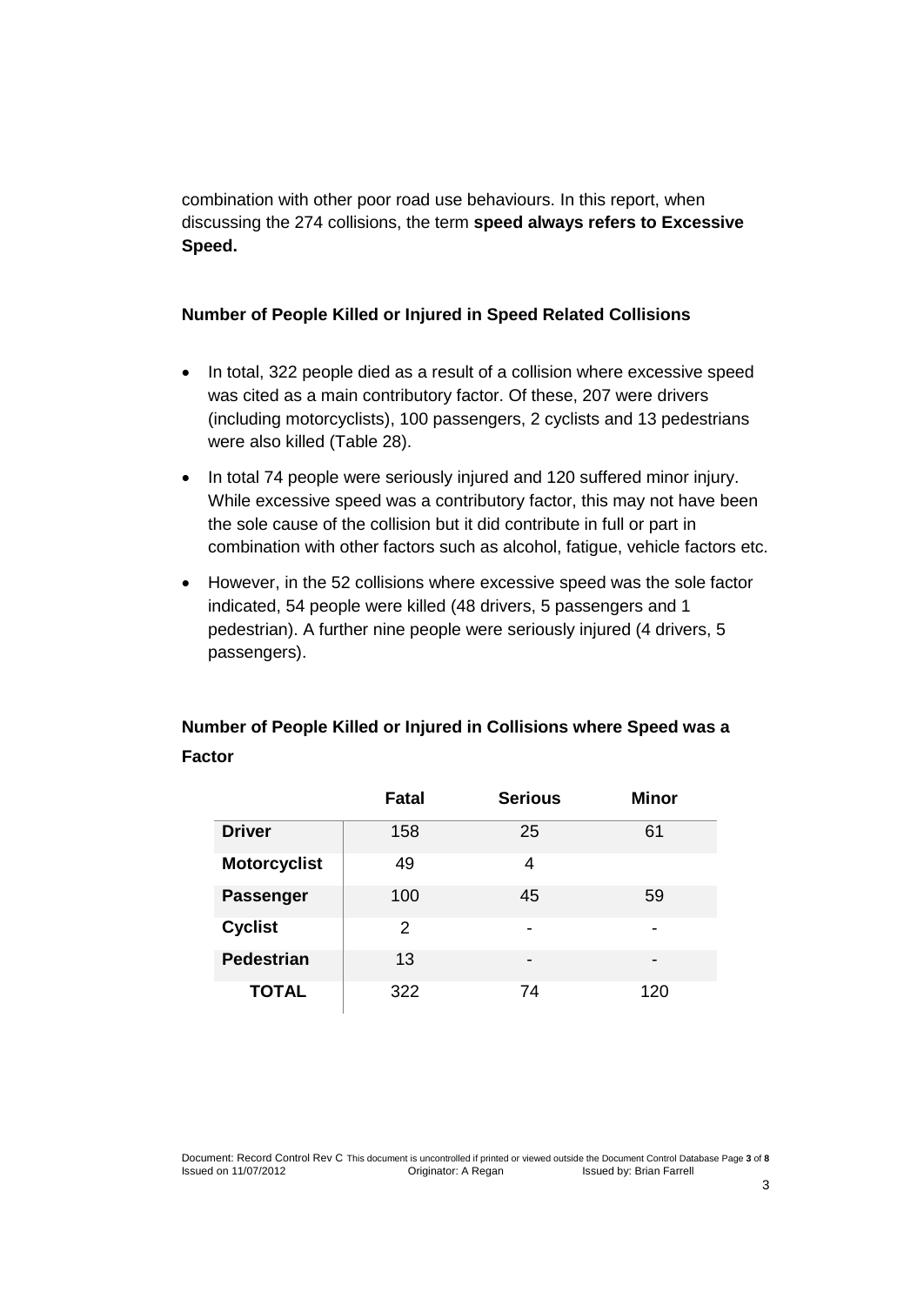- One hundred and nine of the drivers killed were in a single vehicle collision. More passengers were killed in a single vehicle collision than a two vehicle collision (63 of 100 passengers killed).
- Four of the 13 pedestrians killed were deemed to have contributed to the final outcome through their own actions in combination with the speed of the driver.
- Only 1 of the 13 pedestrians was wearing high visibility clothing at the time of the collision even though 9 occurred during the hours of darkness.

### **Collision Type, When and Where**

- Over half (55.8%) of the collisions where excessive speed was cited as a contributory factor involved a single vehicle only
- Of the 274 collisions where excessive speed was a contributory factor, two thirds (76%) of the culpable drivers were driving a private car, almost a fifth (17%) were driving a motorcycle and the remaining 8% were driving a van or HGV.
- Forty three percent of the collisions where excessive speed was a factor occurred between 9pm and 4 am with a small dip between 10pm and 11 pm.
- The majority of collisions (46%) where excessive speed was a factor occurred on a Saturday and Sunday in the early hours of the morning following from 10pm on the Friday night to the early hours of Monday morning.
- There was a slight peak in collisions involving excessive speed in July (11%) followed by October (10%).
- The top five counties where most collisions had excessive speed cited as a factor were Donegal (8.4%), Cork (8%), Wexford (8%), Cavan (7%) and Galway (7%).
- Over half (52%) of the collisions where excessive speed was indicated as a factor occurred on a regional route. A third (33%) occurred on a National route.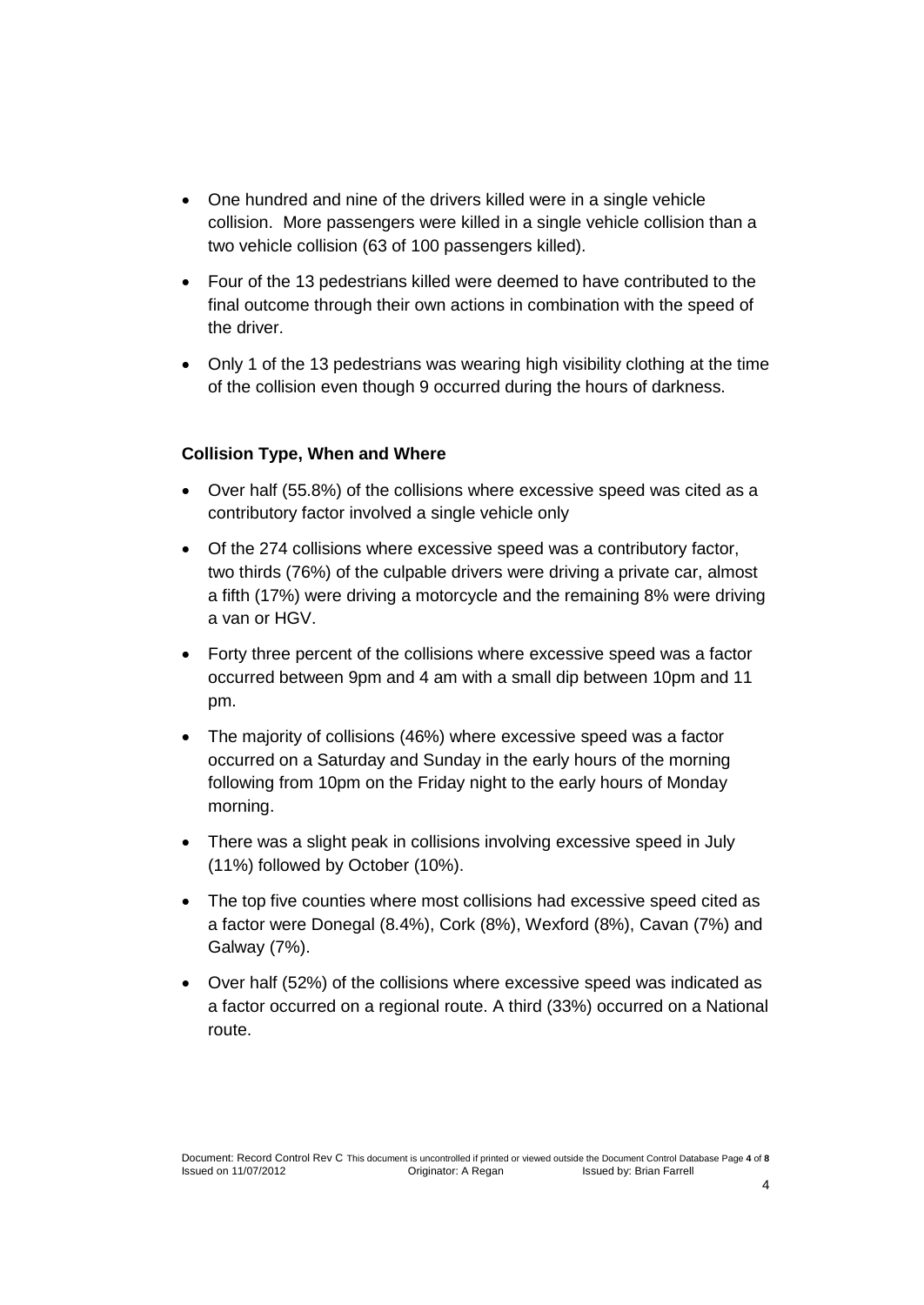- Overall, 12% of the collisions where excessive speed was cited as the contributory factor occurred in a 50 km zone.
- The weather was recorded as dry at the time of the majority (86%) of excessive speed related collisions.
- Over half of the collisions occurred when it was dark (56%).

### **Profile of Culpable Driver**

- The majority (91%) of the 274 drivers were male.
- Half of the drivers (both male and female) were aged between 16 to 24 years.
- Over half (58%) of the drivers involved in a single vehicle collision were aged between 16 and 24 years and a further quarter (26%) were aged between 25 and 34 years.

### **Pre-Crash Behaviour**

- The primary purpose for the trip or journey when the speed related collision occurred was social (84%) occurring between the hours of 10pm and 4 am.
- A third (32%) had no record of insurance at the time of the collision.
- Two thirds (68%) of the drivers had a record of a license at the time of the collision
- One hundred and forty (75%) held a full licence, 31 (17%) were on a Learner Permit and 12 (7%) were driving while disqualified.
- Of the 31 on a Learner Permit, it was recorded that 19 were on a first permit (six unaccompanied), four were on a second permit (one unaccompanied) and one was recorded as being expired. Eleven held their license permit for less than six months at the time of the collision.
- Five of the drivers with a full licence had a previous record of endorsements or penalty points for speeding or had been previously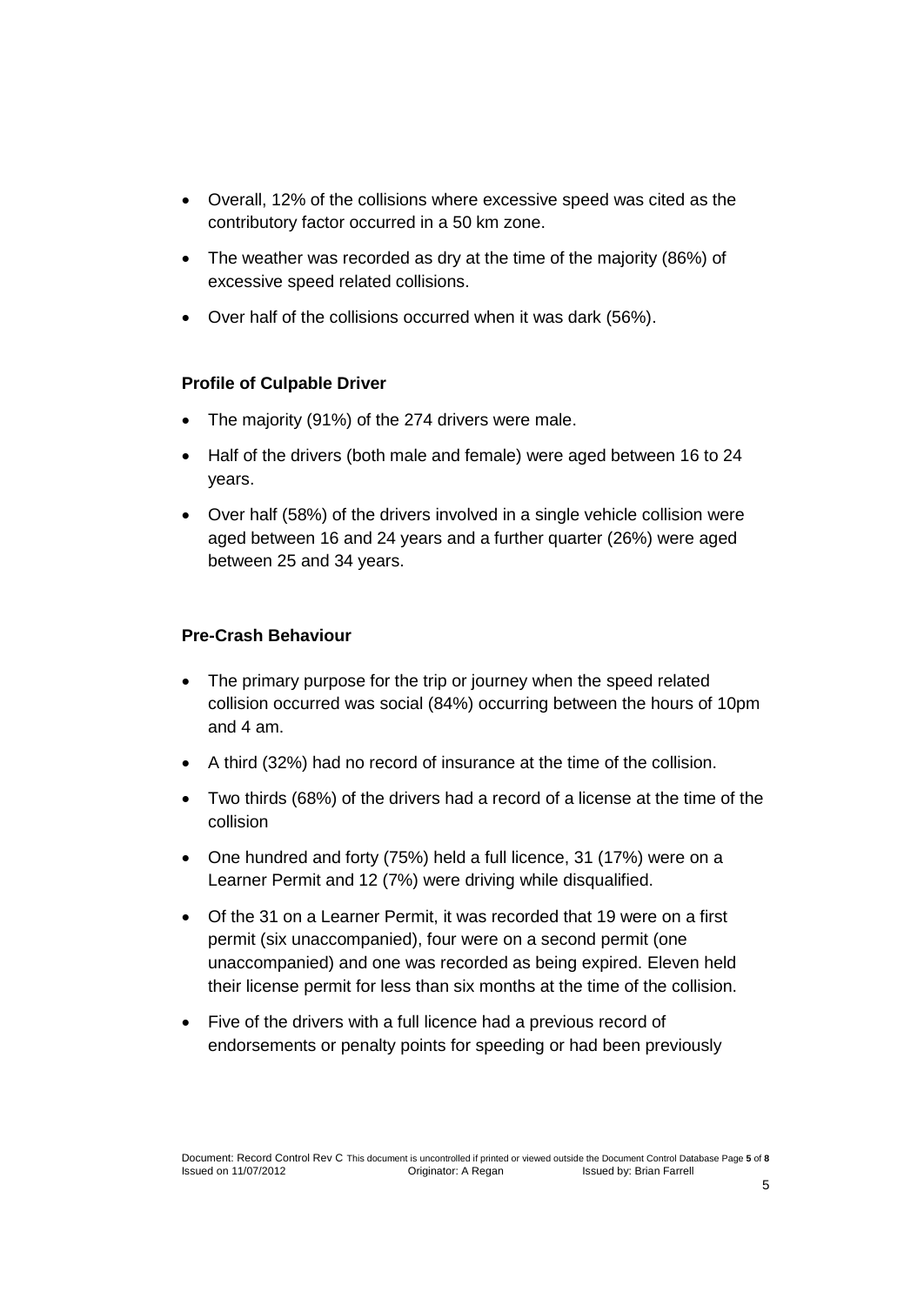disqualified. Four of those driving while disqualified had a known history of disqualification.

- Over a third of the vehicles driven by the culpable driver in the 274 collisions where excessive speed was a factor were aged between 10-14 years.
- Twenty nine (11%) of the 274 vehicles ranged from being defective to poor/fair un-roadworthy condition. Specifically, 11 (4%) were driving a dangerously defective vehicle. A further 21 (8%) were rated as mechanically serviceable apart from the condition of the tyres.
- The primary manoeuvre being performed at the time of collision is coded as driving forward (82%).
- The main action indicated for the culpable driver was loss of control of the vehicle (70%), 6% had failed to observe, 6% were performing an improper overtaking manoeuvre, and 6% went to the wrong side of the road.
- The main other factors cited in the fatal speed related collisions involved alcohol over the prevailing legal limit, a combination of illicit or prescription drugs, dangerous behaviour, driving defective vehicles, being distracted and inexperience where the driver was at the very early stages of their driving career.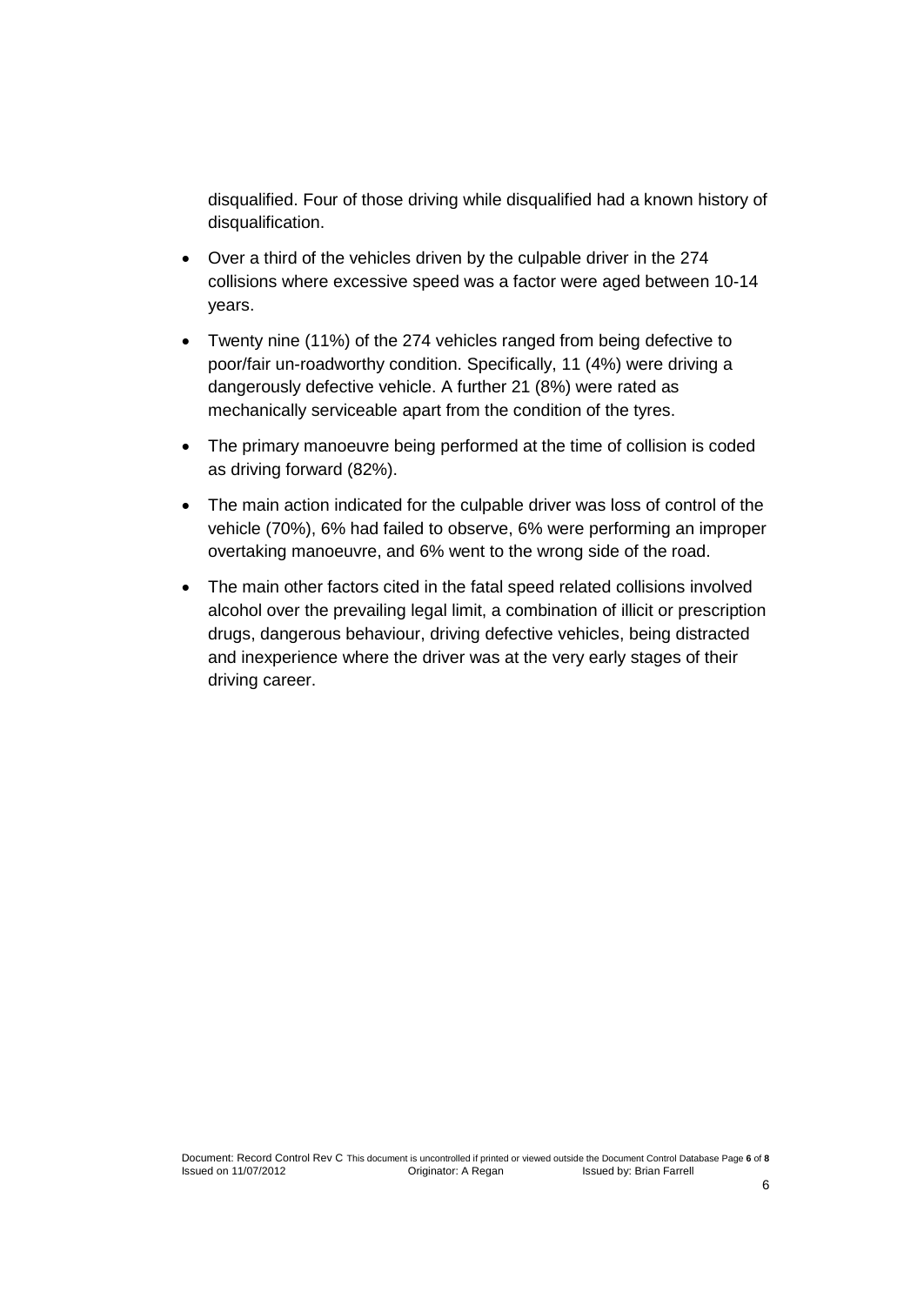Document: Record Control Rev C This document is uncontrolled if printed or viewed outside the Document Control Database Page **7** of **8** Issued on 11/07/2012 **ISSUED COVERTY COVERTY COVERTY COVERTY** ISSUED by: Brian Farrell